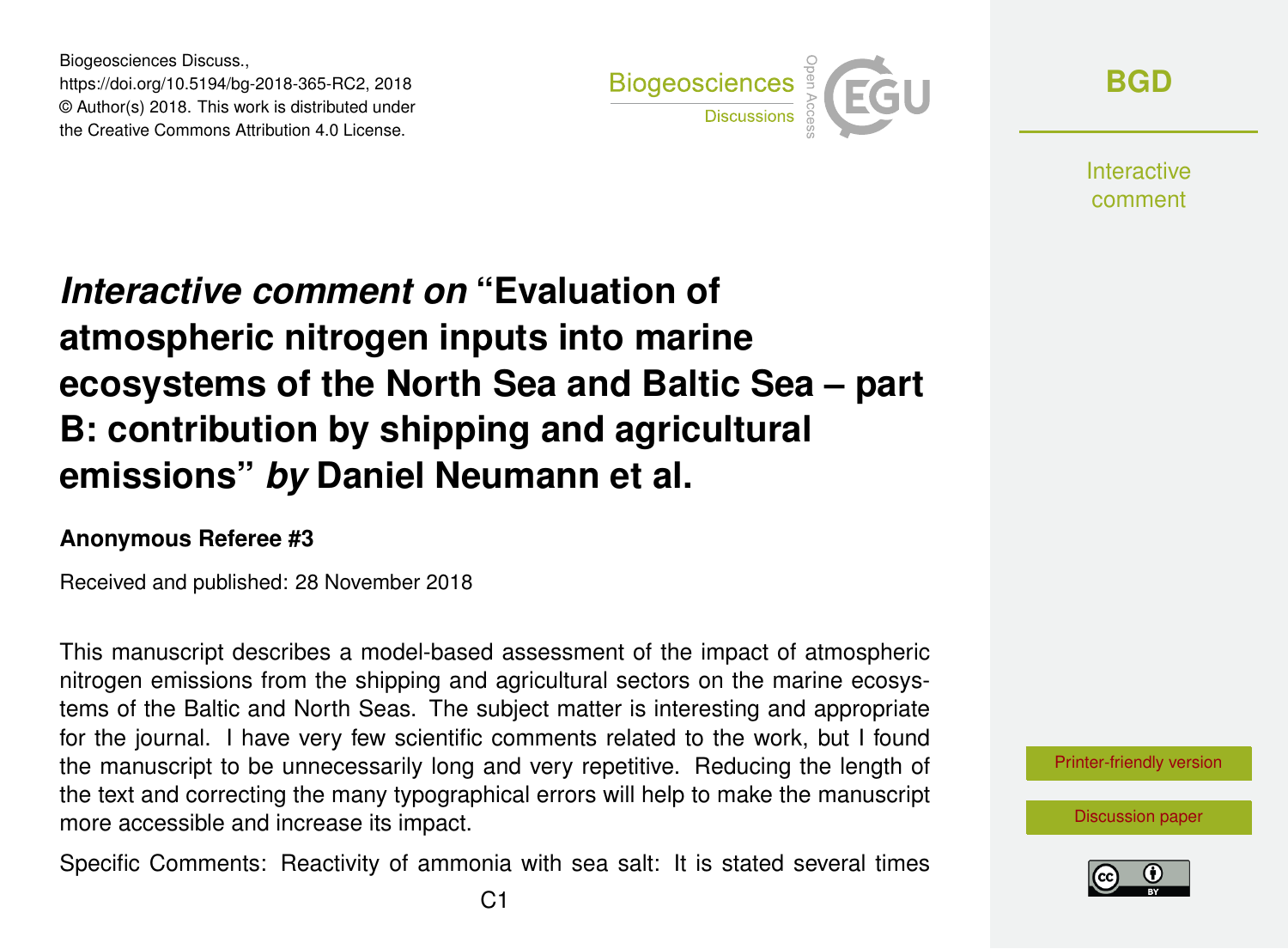that condensation of ammonia on seasalt particles enhances the removal of ammonium from the atmosphere in the coastal zone. Please could some specific citations of observational reports be added that support this statement? (Some literature is cited at the first occurrence (line 24, page 2), while subsequent statements do not include citations. Of the sources cited on page 2, the observational data presented in Kelly et al. 2010 (Figure 5 of the paper) directly contradict the statement). What mechanism drives this process? Length of manuscript and repetition: There are many examples where sections of text are repeated in this manuscript. I can see no advantage to this. I list some examples, but there are more. I would encourage the authors to remove as much repetition as possible from the manuscript. Examples: Page 10, line 1; P 11, L 16-17; P 17 L 17-20; P 17 L 24-26; P 18 L 11-15. In addition, I suggest that the following paragraph (P 3, L 27-34) is removed, since a) phosphorus is not the focus of the manuscript, b) the manuscript is already very long and c) there are other statements that address the limitations associated with phosphorus in the context of the manuscript.

P2, L22: I think the end of this line should be "at sea and partly deposit" P2, L30: Change "contribution to the oxidized nitrogen" to "contribution of the oxidized nitrogen". P3, L25-26: What is the "19%" a percentage of? P4, L6: delete the comma after "both". P4, L26 & L34: add an apostrophe after "sectors". P5, L12: Sentence should start "The dry deposition..." P5, L22: Insert "for" after "used". P5, L26: change to "considered to be the". P5, L29: Insert "the" before "difference". P6, L1: add a comma after "emission". P6, L3: change "word" to "work". P6, L5: Grid is 16 x 16 km, not km2. P7, L11: insert "by" after "applied". P7, L21: "spun" not "spin". P8, L19: I'm not sure whether the description of Section 3.2 is intended to be humorous, but it is subjective and inappropriate. P9, L13: "coastal" not "coastline". Is it really necessary to include this long quotation from the companion paper? P10, L8-9: Change end of sentence to "emissions from other sectors." P10, L 12: Change start of sentence to "The shipping sector . . ." P10, L14: Change to "found a relative contribution of". P11, L2: "agricultural" P11, L7: delete "by". P11, L22: insert space after "1/3". P12, L5: Change to "remains

## **[BGD](https://www.biogeosciences-discuss.net/)**

Interactive comment

[Printer-friendly version](https://www.biogeosciences-discuss.net/bg-2018-365/bg-2018-365-RC2-print.pdf)

[Discussion paper](https://www.biogeosciences-discuss.net/bg-2018-365)